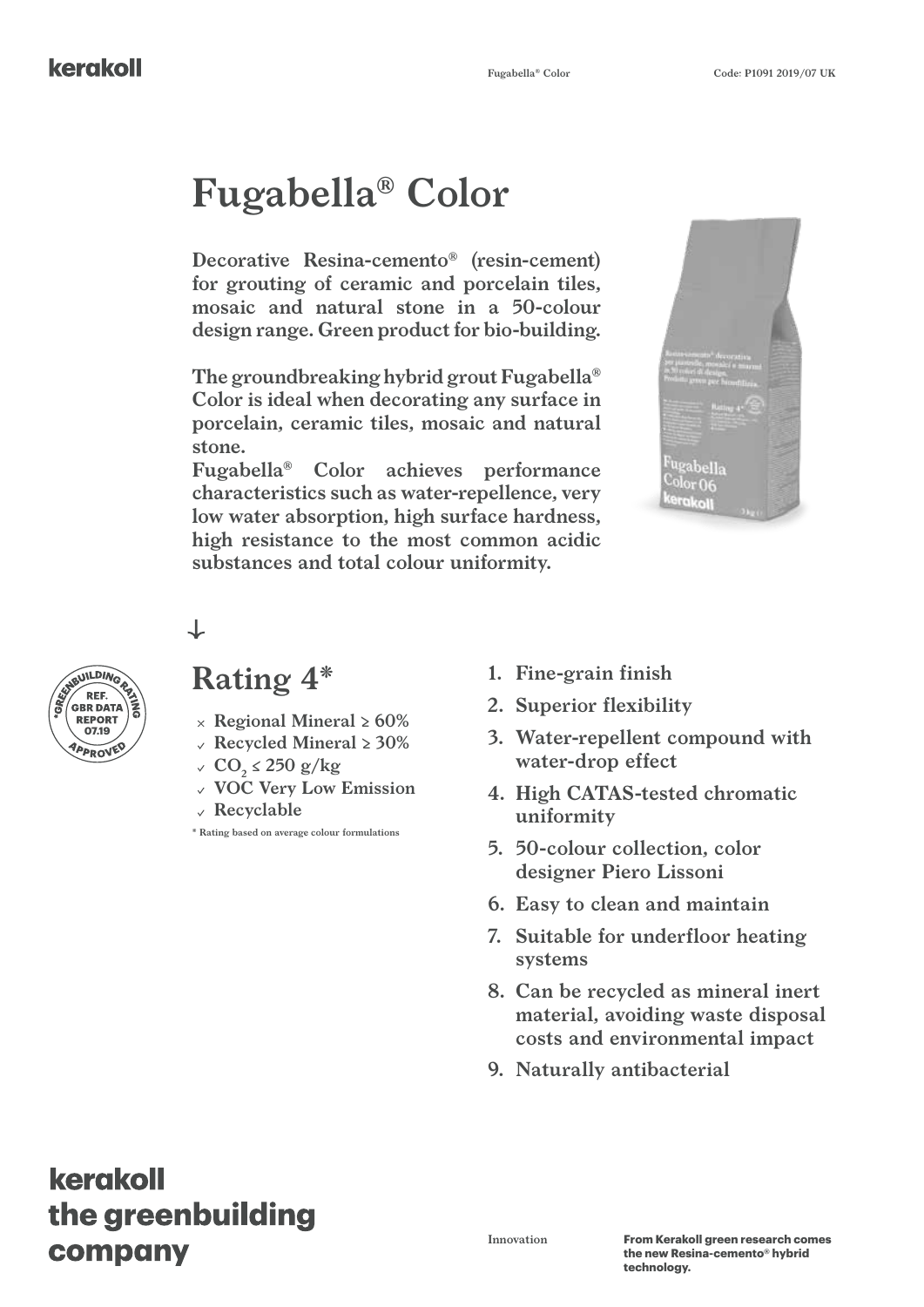### **Areas of application**

- **High-performance grouting of joints from 0 to 20 mm, with smooth finish, high degree of hardness, water-repellence with water-drop effect. Materials to be grouted:**
	- **- porcelain tiles, low thickness slabs, ceramic tiles, klinker, cotto, glass and ceramic mosaic, of all types and formats**
	- **- natural stone, recomposed materials, marble.**

#### **Intended use:**

**- internal and external flooring and walls, in domestic, commercial and industrial applications and street furniture, in** 

**environments subject to heavy traffic, also in areas subject to thermal shock and freezing**

- **- swimming pools, tanks and fountains**
- **- underfloor heating systems.**

**Do not use on joints more than 20 mm in width, on floors and walls where specific chemical resistances or absolutely no water absorption are required; to grout elastic expansion or fractionising joints; on substrates which are highly deformable, not perfectly dry or subject to moisture rising.**

#### **Instructions for use**

**Preparation of substrates**

**Before grouting joints, check that tiles have been laid correctly and are anchored perfectly to the substrate. Substrates must be perfectly dry. Grout joints in accordance with BS 5385, parts 1-5 and the recommended waiting time indicated on the relative data sheet for the adhesive used. For mortar substrates, wait at least 7 – 14 days depending on screed thickness, ambient weather conditions and on the level of absorption of the covering and the substrate. Any water or moisture rising can cause salt to build up on the surface of the grout or cause shade variations on account of the uneven evaporation of remaining water through the grout.**

**Joints must be free from any excess adhesive, even if already hardened, and must be of an even depth of at least 2/3 of the overall thickness of the tile covering, to avoid any variations in colour. In the case of highly absorbent tiles or high temperatures, the surface of the tilework should be dampened prior to grouting the joints, in order to prevent any water stagnation. Before grouting with contrasting colours to the tiles, make sure they can be cleaned. It is advisable to perform a preliminary test on tiles not to be laid.**

**Preparation**

**Prepare Fugabella® Color in a clean container, first of all pouring in a quantity of water equal to approximately ¾ of the amount required. Gradually add Fugabella® Color to the container, mixing the paste from the bottom upwards with a low-rev (≈ 400/min) helicoidal agitator. Add more water until the desired consistency is obtained. The mixture must be of smooth consistency and without any lumps. For best results, and to mix larger quantities of the grout, a stirring device with vertical blades and slow rotation is recommended. Specific polymers** 

**with high-dispersion properties ensure that Fugabella® Color is immediately ready for use. Mix a quantity to be used within 60 min. at +23 °C 50% R.H. The amount of water to be added, indicated on the packaging, is an approximate guide and will vary depending on the different colours. It is possible to obtain mixtures with consistency of variable thixotropy according to the application to be made. Adding extra water does not improve the workability and the cleanability of the grout, and may cause shrinkage in the plastic phase of drying and result in less effective final performance. Prepare all mixtures required to complete the process using the same amount of water, in order to avoid any variations in grout shade.**

**Application**

**Fugabella® Color must be applied evenly on the tile covering with a spreader or hard rubber float. Grout material has to be completely filled between entire joint areas, the application has to be done diagonally with respect to the joints. Remove most of the excess grout immediately, leaving only a thin film on the tile.**

**Cleaning**

**Begin cleaning the tilework when the grout is touch dry into the joint. On completion, clean up the surface using a thick, large-sized sponge damped in clean water to avoid removing grout from the joints. Make sure clean water is used at all times, using appropriate trays with grills and cleaning rollers for the sponge. Use circular movements to soften the film of hardened grout on the tiles. Finish cleaning up by dragging the sponge diagonally across the tiles while applying water evenly over the tiles, in order to prevent any shade variations. Residual traces of grout can be removed from tools with water before the product has hardened.**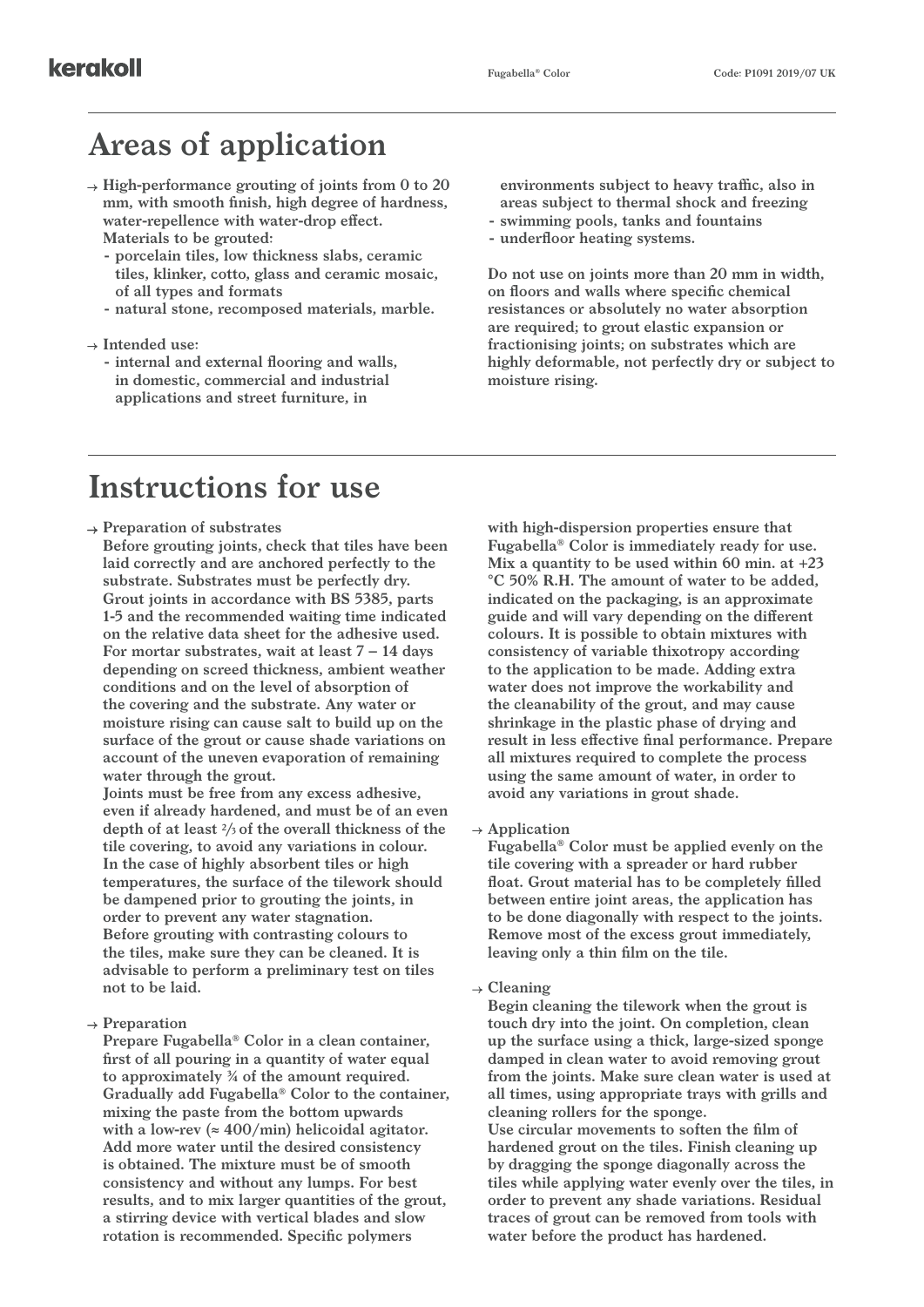# **Special notes**

- **When using Fugabella® Color to grout joints in large surface areas, use suitable electrical equipment to increase application speed and cleaning times. In particular, cleaning with electric sponges can be easily carried out and ensures superior coverage and perfect results in aesthetic terms.**
- **Before grouting highly porous surface coverings, or at high temperatures, it is advisable to wipe a damp sponge over the surface to counteract the porosity or to cool the surface, being careful not to cause water to stagnate in the joints.**
- $\rightarrow$  It is recommended to use materials from the **same production batch throughout.**
- **The partial or full replacement of mixing water with Fugaflex Eco eco-friendly flexibilizing latex for cement-based grouts, gives increased flexibility to Fugabella® Color, reduces the elastic modulus, increases resistance to water and substrate adhesion. Its use is recommended in the following specific applications: laying on substrates or using materials with high thermal expansion or where surfaces are to be subsequently smoothed.**
- **Approved for marine use.**

## **Certificates and marks**

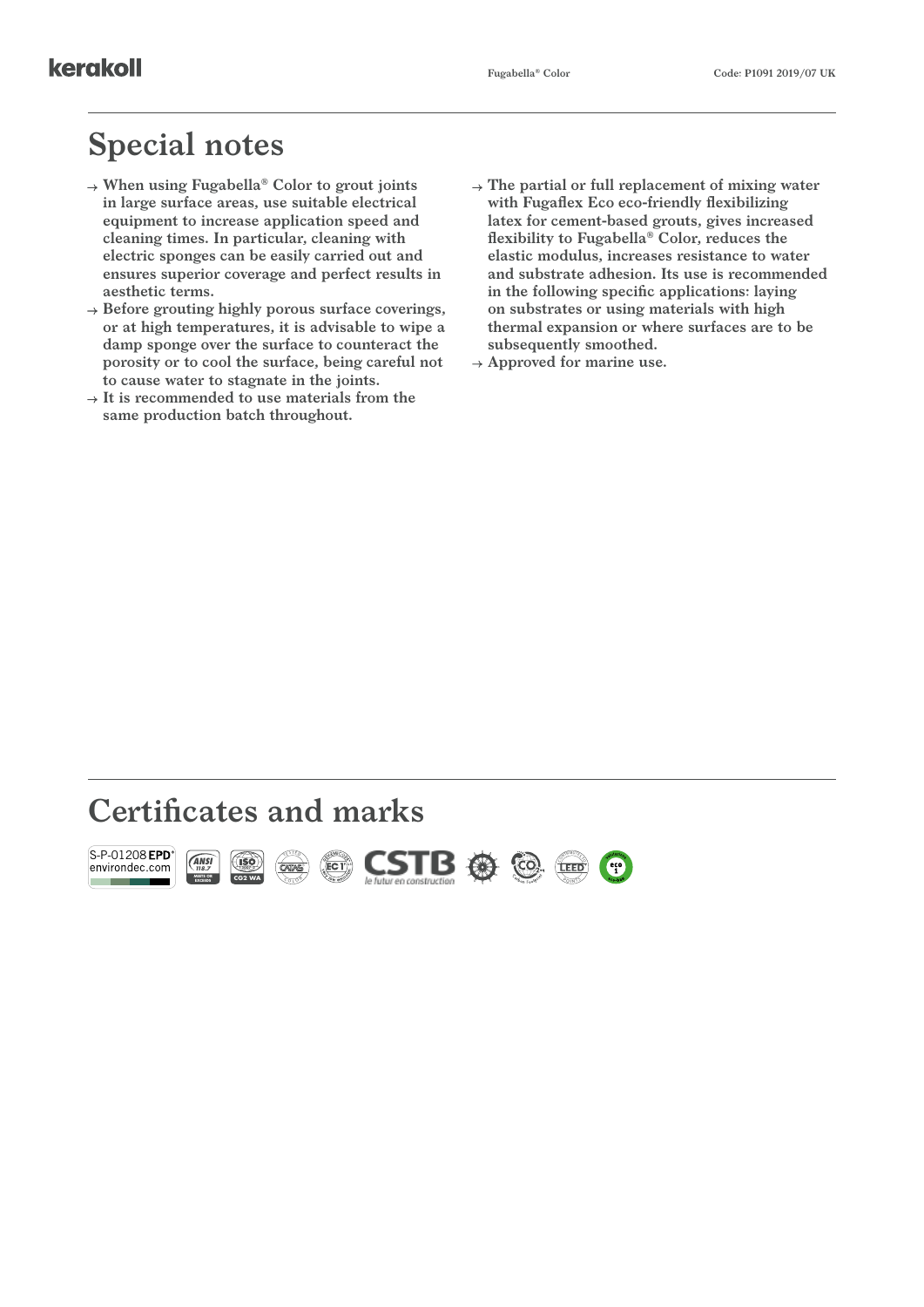#### kerakoll

| Fugabella <sup>®</sup> Color colour chart | ${\bf Color \; Fastness}^*$<br>* GSc (Daylight)<br>EN ISO 105-A05 standard |
|-------------------------------------------|----------------------------------------------------------------------------|
| $0 \\ 1$                                  | 4.5                                                                        |
| $02\,$                                    | $4.5\,$                                                                    |
| 03                                        | $4.5\,$                                                                    |
| $04\,$                                    | 4.5                                                                        |
| $05\,$                                    | 4.5                                                                        |
| $06\,$                                    | 4.5                                                                        |
| $07\,$                                    | 4.5                                                                        |
| ${\bf 08}$                                | 4.5                                                                        |
| 09                                        | $\overline{5}$                                                             |
| $10\,$                                    | 4.5                                                                        |
| 11                                        | $\sqrt{5}$                                                                 |
| 12                                        | $\overline{5}$                                                             |
| $13$                                      | 4.5                                                                        |
| $14\,$                                    | 4.5                                                                        |
| $15\,$                                    | $\bf{4}$                                                                   |
| $16\,$                                    | $\bf{4}$                                                                   |
| 17                                        | 4.5                                                                        |
| 18                                        | 4.5                                                                        |
| $19\,$                                    | 4.5                                                                        |
| $20\,$                                    | $\overline{5}$                                                             |
| $21\,$                                    | 4.5                                                                        |
| $22\,$                                    | 4.5                                                                        |
| $23\,$                                    | 4.5                                                                        |
| $24\,$                                    | 4.5                                                                        |
| $25\,$                                    | 4.5                                                                        |
| $26\,$                                    | 4.5                                                                        |
| $27\,$                                    | $\sqrt{5}$                                                                 |
| 28                                        | $\overline{5}$                                                             |
| $29\,$                                    | $4.5\,$                                                                    |
| $30\,$                                    | 4.5                                                                        |
| $31\,$                                    | $4.5\,$                                                                    |
| $32\,$                                    | $4.5\,$                                                                    |
| $33\,$                                    | 4.5                                                                        |
| $34\,$                                    | $4.5\,$                                                                    |
| $35\,$                                    | $4.5\,$                                                                    |
| $36\,$                                    | $4.5\,$                                                                    |
| $37\,$                                    | $4.5\,$                                                                    |
| $38\,$                                    | $4.5\,$                                                                    |
| 39                                        | 4.5                                                                        |
| $40\,$                                    | $4.5\,$                                                                    |
| $\bf 41$                                  | $\bf{4}$                                                                   |
| $42\,$                                    | $3.5\,$                                                                    |
| $43\,$                                    | The shades shown are intended as an indication only.<br>$\overline{5}$     |
| $\bf 44$                                  | 4.5                                                                        |
| $45\,$                                    | $\mathbf 5$                                                                |
| $\bf 46$                                  | 4.5                                                                        |
| $47\,$                                    | $\overline{5}$                                                             |
| $\bf 48$                                  | 4.5                                                                        |
| 49                                        | 4.5                                                                        |
| $50\,$                                    | $4.5\,$                                                                    |
|                                           |                                                                            |

Legend from 5 to 4 high colour fastness; for internal and external use<br>from 3.5 to 3 good colour fastness; for internal and external use<br>from 2.5 to 1 limited colour fastness; for internal use

**\* ageing data 500 hrs Daylight. ISO 11341:2004. GSc (EN ISO 105 A05)**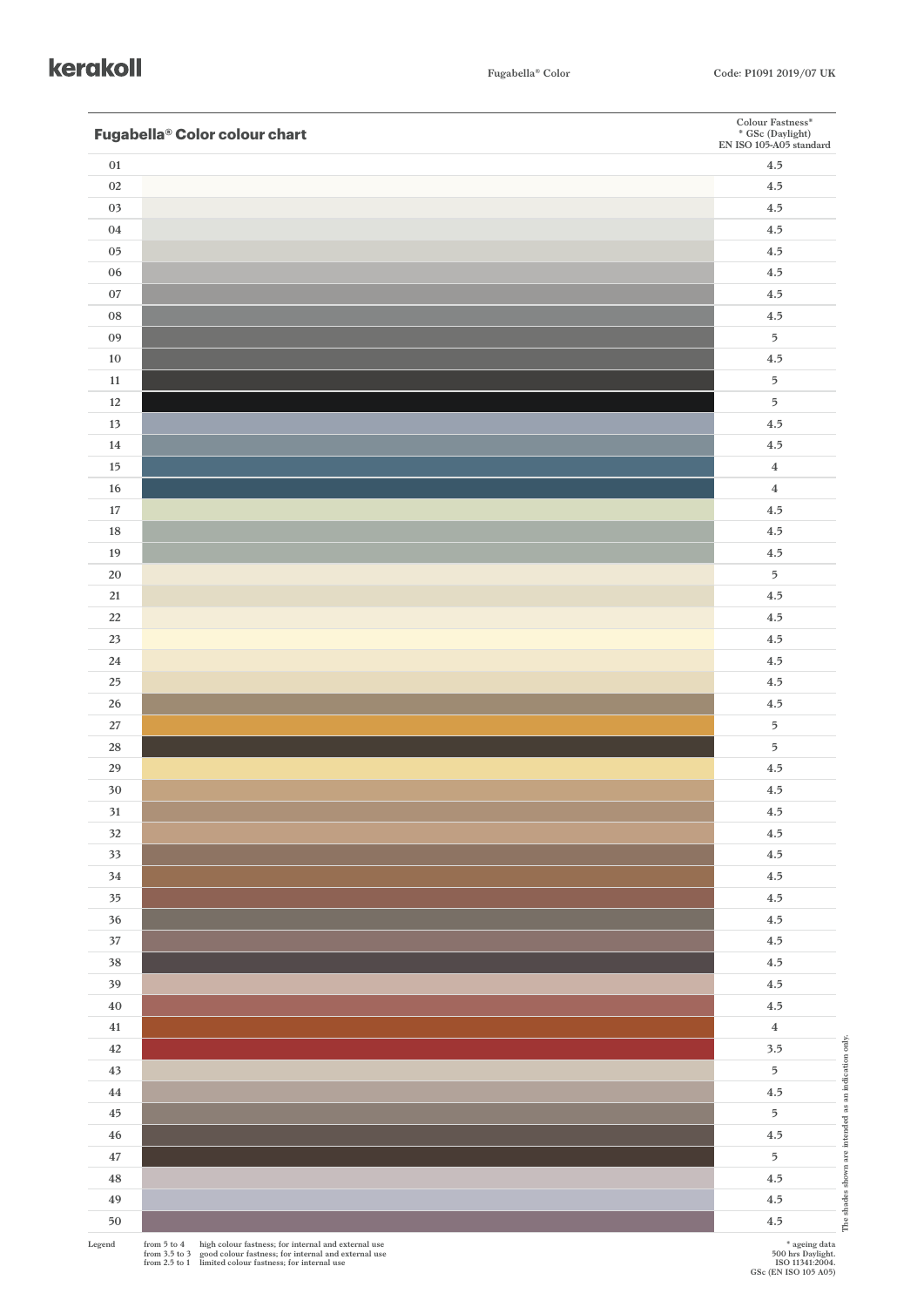| <b>Technical data compliant with Kerakoll Quality Standard</b> |                                                                     |                  |  |
|----------------------------------------------------------------|---------------------------------------------------------------------|------------------|--|
| Appearance                                                     | coloured pre-mixed                                                  |                  |  |
| Apparent volumetric mass                                       | $\approx 1.22$ kg/dm <sup>3</sup>                                   | UEAtc/CSTB 2435  |  |
| Average granulometric composition                              | $\approx 70 \text{ }\mu\text{m}$                                    |                  |  |
| <b>Mixing water:</b>                                           |                                                                     |                  |  |
| $-3$ kg bag                                                    | $\approx 0.71 / 1$ bag 3 kg                                         |                  |  |
| $-20$ kg bag                                                   | $\approx 4.51 / 1$ bag 20 kg                                        |                  |  |
| Shelf life:                                                    |                                                                     |                  |  |
| $-3$ kg bag                                                    | $\approx$ 24 months in the original packaging in<br>dry environment |                  |  |
| $-20$ kg bag                                                   | $\approx$ 12 months in the original packaging in<br>dry environment |                  |  |
| Pack                                                           | bags $20 \text{ kg} - 3 \text{ kg}$                                 | <b>ISO 11600</b> |  |
| Specific weight of the mixture                                 | $\approx 1.86 \text{ kg/dm}^3$                                      | <b>UNI 7121</b>  |  |
| Pot life                                                       | $> 50$ min.                                                         |                  |  |
| Temperature range for application                              | from $+5$ °C to $+35$ °C                                            |                  |  |
| Width of joints                                                | from 0 to 20 mm                                                     |                  |  |
| Grouting after laying:                                         |                                                                     |                  |  |
| - with adhesive                                                | see characteristics of adhesive                                     |                  |  |
| - mortar                                                       | $\approx$ 7 – 14 days                                               |                  |  |
| Foot traffic                                                   | $\approx$ 3 hrs                                                     |                  |  |
| Foot traffic at $+5$ °C                                        | $\approx 10$ hrs                                                    |                  |  |
| Foot traffic at $+35$ °C                                       | $\approx$ 2 hrs                                                     |                  |  |
| Interval before normal use                                     | $\approx$ 24 hrs                                                    |                  |  |
| Ready for use at $+5$ °C                                       | $\approx$ 3 days                                                    |                  |  |
| Ready for use at +35 °C                                        | $\approx 8$ hrs                                                     |                  |  |
| Ready for use in swimming pools                                | $\approx$ 3 days                                                    |                  |  |
| Coverage                                                       | see approximate coverage table                                      |                  |  |

Values taken at +23 °C, 50% R.H. and no ventilation. Data may vary depending on specific conditions at the building site, i.e.temperature, ventilation and absorbency level of the substrate and of the<br>materials laid.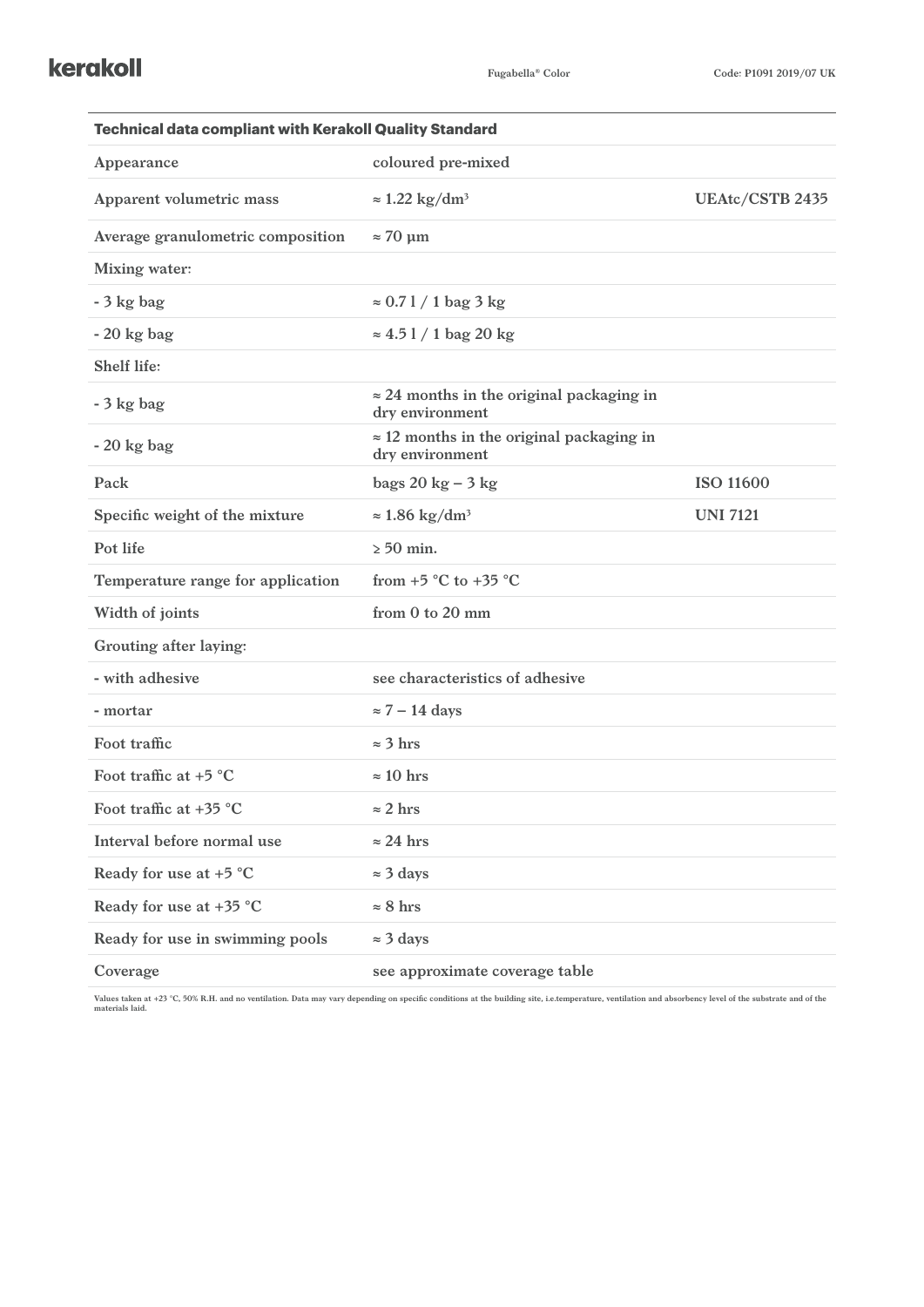#### kerakoll

| <b>Coverage table</b> |                  |                            |                |                           |                |                |                |                 |
|-----------------------|------------------|----------------------------|----------------|---------------------------|----------------|----------------|----------------|-----------------|
| Depth                 | <b>Thickness</b> | grammes/ $m^2$ joint width |                |                           |                |                |                |                 |
|                       |                  | $1 \text{ mm}$             | $2 \text{ mm}$ | $3 \text{ mm}$            | $4 \text{ mm}$ | $5 \text{ mm}$ | $8 \text{ mm}$ | $12 \text{ mm}$ |
| $2x2$ cm              | $3 \text{ mm}$   | $\approx$ 570              | $\approx 1140$ | $\approx 1710$            | $\approx 2280$ | $\approx 2850$ | $\approx 4560$ | $\approx 6840$  |
| $5x5$ cm              | $4 \text{ mm}$   | $\approx$ 304              | $\approx 608$  | $\approx 912$             | $\approx 1216$ | $\approx 1520$ | $\approx$ 2432 | $\approx$ 3648  |
| 20x20 cm              | $8 \text{ mm}$   | $\approx 152$              | $\approx 304$  | $\approx 456$             | $\approx 608$  | $\approx 760$  | $\approx$ 1216 | $\approx 1824$  |
| 20x20 cm              | $14 \text{ mm}$  | $\approx 266$              | $\approx$ 532  | $\approx 798$             | $\approx 1064$ | $\approx 1330$ | $\approx 2128$ | $\approx$ 3192  |
| 30x30 cm              | $10 \text{ mm}$  | $\approx 126$              | $\approx$ 253  | $\approx$ 380             | $\approx$ 506  | $\approx 633$  | $\approx 1013$ | $\approx 1520$  |
| 30x30 cm              | $14 \text{ mm}$  | $\approx 177$              | $\approx$ 354  | $\approx$ 532             | $\approx 709$  | $\approx 886$  | $\approx 1418$ | $\approx 2128$  |
| 40x40 cm              | $10 \text{ mm}$  | $\approx 95$               | $\approx 190$  | $\approx 285$             | $\approx$ 380  | $\approx 475$  | $\approx 760$  | $\approx 1140$  |
| 50x50 cm              | $10 \text{ mm}$  | $\approx$ 76               | $\approx 152$  | $\approx 228$             | $\approx$ 304  | $\approx$ 380  | $\approx 608$  | $\approx 912$   |
| 30x60 cm              | $10 \text{ mm}$  | $\approx 95$               | $\approx 190$  | $\approx 285$             | $\approx$ 380  | $\approx 475$  | $\approx 760$  | $\approx 1140$  |
| $60x60$ cm            | $10 \text{ mm}$  | $\approx 63$               | $\approx 126$  | $\approx 190$             | $\approx$ 253  | $\approx$ 316  | $\approx$ 506  | $\approx 760$   |
| 13.5x80 cm            | $10 \text{ mm}$  | $\approx 164$              | $\approx$ 328  | $\approx 493$             | $\approx 657$  | $\approx 822$  | $\approx 1315$ | $\approx 1973$  |
| 20x80 cm              | $10 \text{ mm}$  | $\approx 118$              | $\approx 237$  | $\approx$ 356             | $\approx 475$  | $\approx$ 593  | $\approx 950$  | $\approx 1425$  |
| 40x80 cm              | $10 \text{ mm}$  | $\approx 71$               | $\approx 142$  | $\approx 213$             | $\approx$ 285  | $\approx$ 356  | $\approx$ 570  | $\approx 855$   |
| 80x80 cm              | $10 \text{ mm}$  | $\approx 47$               | $\approx 95$   | $\approx 142$             | $\approx 190$  | $\approx 237$  | $\approx$ 380  | $\approx$ 570   |
| 11x90 cm              | $10 \text{ mm}$  | $\approx$ 193              | $\approx$ 387  | $\approx$ 581             | $\approx$ 775  | $\approx 969$  | $\approx 1550$ | $\approx$ 2326  |
| 22.5x90 cm            | $10 \text{ mm}$  | $\approx 105$              | $\approx 211$  | $\approx$ 316             | $\approx 422$  | $\approx$ 527  | $\approx 844$  | $\approx$ 1266  |
| 15x90 cm              | $10 \text{ mm}$  | $\approx 147$              | $\approx$ 295  | $\approx 443$             | $\approx$ 591  | $\approx 738$  | $\approx 1182$ | $\approx 1773$  |
| 30x90 cm              | $10 \text{ mm}$  | $\approx 84$               | $\approx 168$  | $\approx$ 253             | $\approx$ 337  | $\approx 422$  | $\approx 675$  | $\approx 1013$  |
| 60x90 cm              | $10 \text{ mm}$  | $\approx$ 52               | $\approx 105$  | $\approx 158$             | $\approx 211$  | $\approx$ 263  | $\approx 422$  | $\approx 633$   |
| 50x100 cm             | $3 \text{ mm}$   | $\approx 17$               |                | $\approx 34$ $\approx 51$ | $\approx 68$   | $\approx 85$   | $\approx 136$  | $\approx 205$   |
| 100x100 cm            | $3 \text{ mm}$   | $\approx$ 11               | $\approx 22$   | $\approx$ 34              | $\approx 45$   | $\approx$ 57   | $\approx 91$   | $\approx 136$   |
| 10x120 cm             | $10 \text{ mm}$  | $\approx 205$              | $\approx 411$  | $\approx 617$             | $\approx 823$  | $\approx 1029$ | $\approx 1646$ | $\approx 2470$  |
| 15x120 cm             | $10 \text{ mm}$  | $\approx 142$              | $\approx$ 285  | $\approx 427$             | $\approx 570$  | $\approx 712$  | $\approx 1140$ | $\approx 1710$  |
| 20x120 cm             | $10 \text{ mm}$  | $\approx 110$              | $\approx 221$  | $\approx$ 332             | $\approx 443$  | $\approx$ 554  | $\approx 886$  | $\approx 1330$  |
| 30x120 cm             | $10 \text{ mm}$  | $\approx 79$               | $\approx 158$  | $\approx 237$             | $\approx$ 316  | $\approx$ 395  | $\approx 633$  | $\approx 950$   |
| 60x120 cm             | $5 \text{ mm}$   | $\approx$ 23               | $\approx 47$   | $\approx 71$              | $\approx 95$   | $\approx 118$  | $\approx 190$  | $\approx 285$   |
| 120x120 cm            | $5 \text{ mm}$   | $\approx 15$               | $\approx$ 31   | $\approx 47$              | $\approx 63$   | $\approx$ 79   | $\approx 126$  | $\approx 190$   |
| 100x300 cm            | $3 \text{ mm}$   | $\approx 7$                | $\approx 15$   | $\approx 22$              | $\approx$ 30   | $\approx$ 38   | $\approx 60$   | $\approx 91$    |

The data provided must be considered merely as an indication of the grout coverage, averaged out based on our experience and taking into account normal site wastage. The following may vary<br>according to specific conditions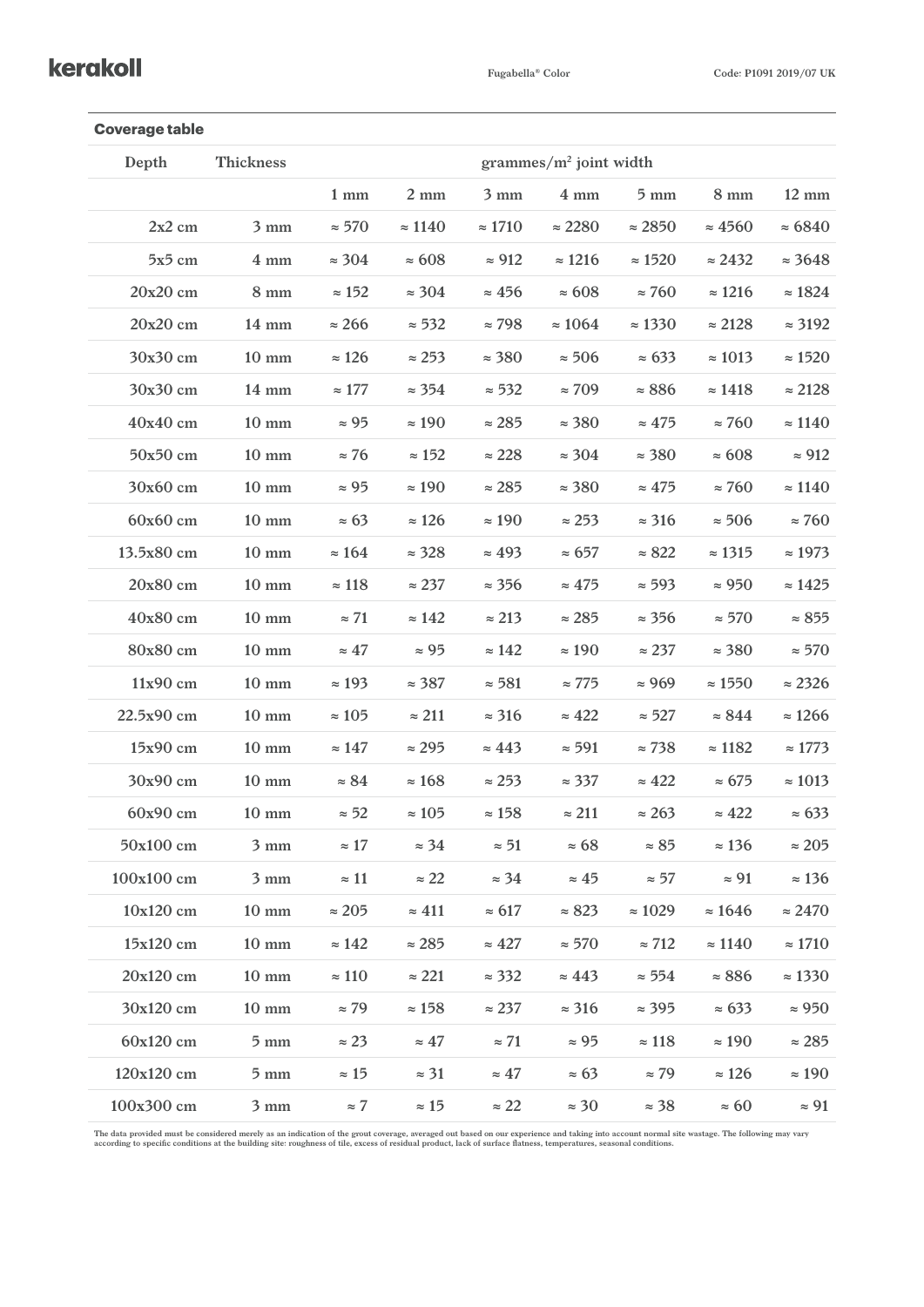| <b>Performance</b>                                                 |                                           |                                       |  |  |  |  |  |
|--------------------------------------------------------------------|-------------------------------------------|---------------------------------------|--|--|--|--|--|
| VOC Indoor Air Quality (IAQ) - Volatile organic compound emissions |                                           |                                       |  |  |  |  |  |
| Conformity                                                         | <b>EC 1 GEV-Emicode</b>                   | <b>GEV</b> certified<br>9522/11.01.02 |  |  |  |  |  |
| <b>HIGH-TECH</b>                                                   |                                           |                                       |  |  |  |  |  |
| Flexural strength after 28 days                                    | $\geq$ 2.5 N/mm <sup>2</sup>              | EN 12808-3                            |  |  |  |  |  |
| Compressive strength after 24 hrs                                  | $\geq$ 15 N/mm <sup>2</sup>               | ISO 13007-4.1.4                       |  |  |  |  |  |
| Compressive strength after 28 days                                 | $\geq$ 15 N/mm <sup>2</sup>               | ISO 13007-4.1.4                       |  |  |  |  |  |
| Resistance to frost-thaw cycles:                                   |                                           |                                       |  |  |  |  |  |
| - flexural                                                         | $\geq$ 2.5 N/mm <sup>2</sup>              | EN 12808-3                            |  |  |  |  |  |
| - compressive                                                      | $\geq$ 15 N/mm <sup>2</sup>               | EN 12808-3                            |  |  |  |  |  |
| Resistance to abrasion after 28 days                               | $\leq 1000$ mm <sup>3</sup>               | EN 12808-2                            |  |  |  |  |  |
| Water absorption after 30 min.                                     | $\leq 2$ g                                | EN 12808-5                            |  |  |  |  |  |
| Water absorption after 240 min.                                    | $\leq 5$ g                                | EN 12808-5                            |  |  |  |  |  |
| <b>Colour Fastness</b>                                             | see colour chart                          | <b>UNI EN ISO 105-A06</b>             |  |  |  |  |  |
| Resistance to fungal contamination                                 | $class F+$                                | <b>CSTB SB-2018-144</b>               |  |  |  |  |  |
| Resistance to bacterial contamination                              | $class B+$                                | <b>CSTB SB-2018-142</b>               |  |  |  |  |  |
| <b>Working temperature</b>                                         | from -40 $^{\circ}$ C to +90 $^{\circ}$ C |                                       |  |  |  |  |  |
| Conformity                                                         | CG <sub>2</sub> W <sub>A</sub>            | ISO 13007-3                           |  |  |  |  |  |

**Values taken at +23 °C, 50% R.H. and no ventilation. Data may vary depending on specific conditions at the building site.**